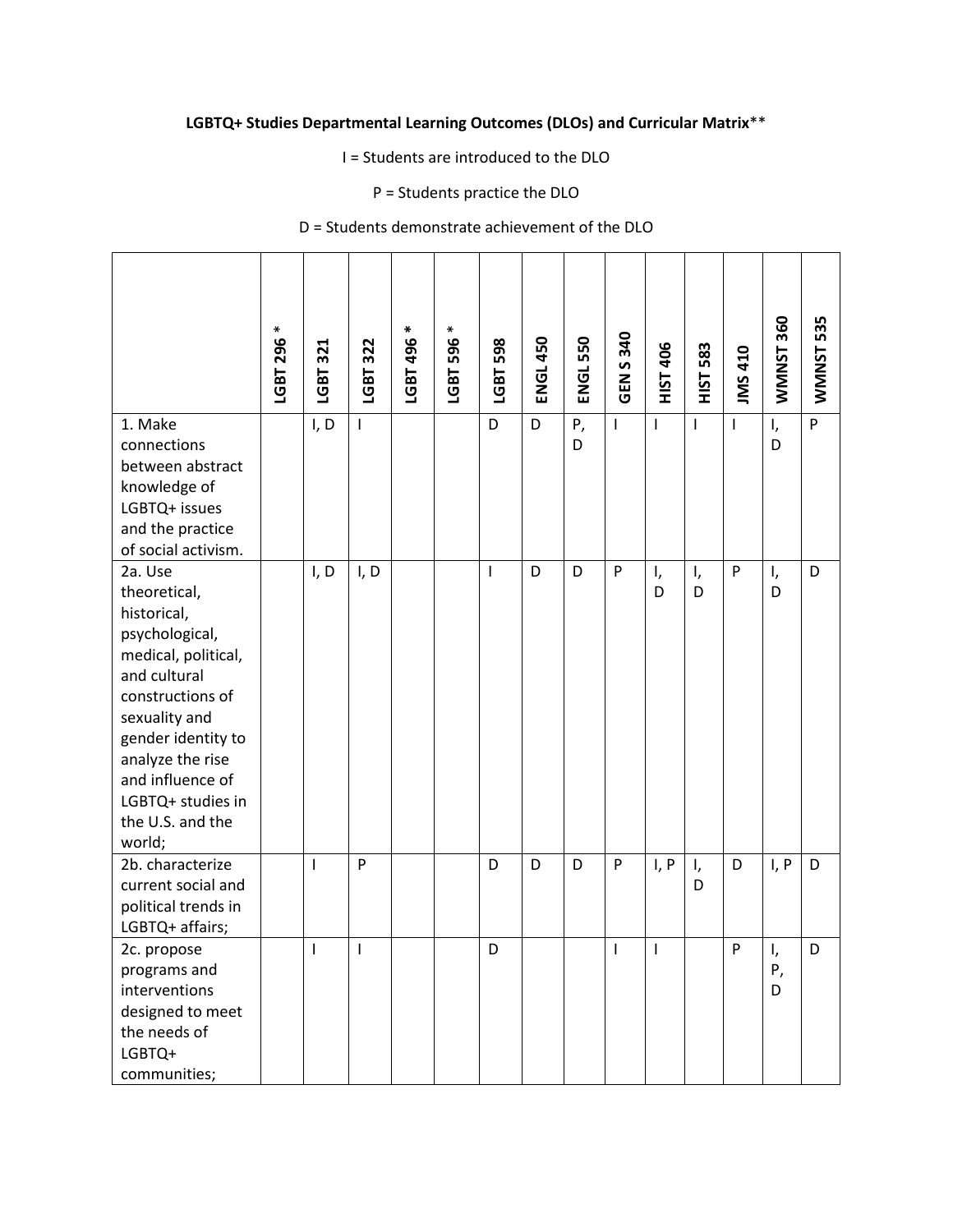|                                                                                                                                                                                                                                                                                              | ⋇<br>LGBT 296 | LGBT 321     | LGBT 322     | ∗<br>LGBT 496 | $\ast$<br>596<br>LGBT | LGBT 598     | <b>ENGL 450</b> | <b>ENGL 550</b> | GEN S 340 | <b>HIST 406</b> | 583<br><b>TSIH</b> | <b>IMS 410</b> | WMNNST 360 | WMNNST 535     |
|----------------------------------------------------------------------------------------------------------------------------------------------------------------------------------------------------------------------------------------------------------------------------------------------|---------------|--------------|--------------|---------------|-----------------------|--------------|-----------------|-----------------|-----------|-----------------|--------------------|----------------|------------|----------------|
| 2d. develop<br>strategies for<br>inclusion of allies<br>(allies are people<br>who work with<br>LGBTQ+<br>individuals to help<br>secure their<br>rights, safety and<br>well-being).                                                                                                           |               | D            | $\mathsf{I}$ |               |                       | P            |                 |                 | P         | $\mathbf{I}$    |                    | $\mathbf{I}$   | I, P       | $\overline{P}$ |
| 3. Collectively<br>identify and<br>analyze the<br>intersectional<br>forces of race,<br>ethnicity, social<br>class, gender,<br>geographic<br>region, and<br>religion as they<br>impact historical<br>and<br>contemporary<br>social, legal, and<br>medicalized<br>trends in LGBTQ+<br>studies. |               | D            | Ρ,<br>D      |               |                       | D            |                 | D               | P         | I,<br>D         | Ρ,<br>D            | D              | Ρ,<br>D    | D              |
| 4. Identify,<br>analyze, propose<br>and advocate for<br>laws, regulations,<br>policies and<br>ethical issues<br>regarding LGBTQ+<br>communities and<br>organizations.                                                                                                                        |               | I, P         | I, P         |               |                       | D            |                 | T               | P         | $\mathbf{I}$    | I,<br>D            | P              | I,<br>D    | D              |
| 5. Identify,<br>describe, and<br>analyze the many<br>influences of                                                                                                                                                                                                                           |               | $\mathbf{I}$ | I, D         |               |                       | $\mathbf{I}$ | D               | D               | P         | Ρ,<br>D         | I,<br>D            | D              | Ρ,<br>D    | D              |